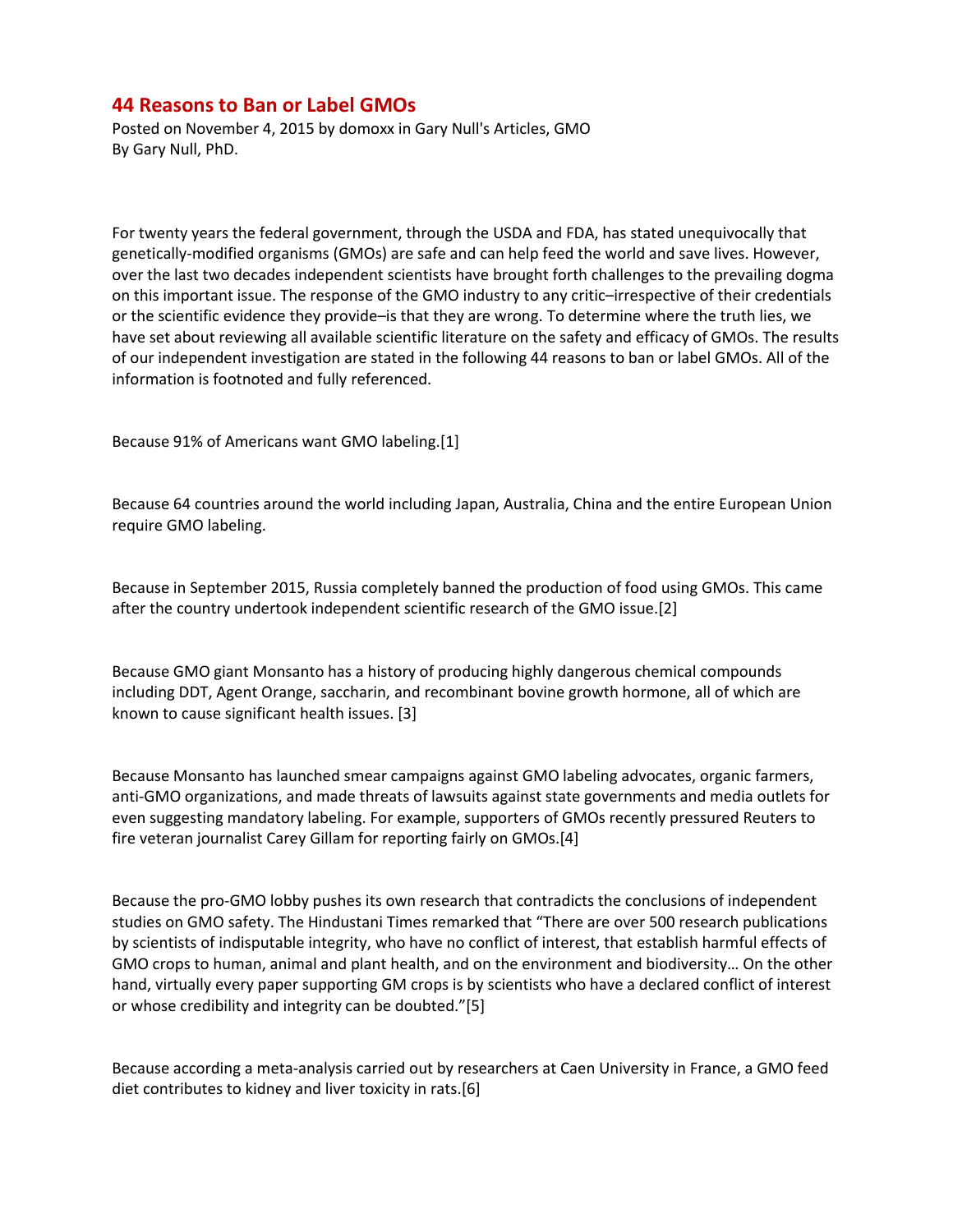Because a study published in the Turkish Journal of Biology in December 2014, associates GM corn and soy consumption with several health complications in rats including DNA damage, abnormal sperm, blood changes, and damage to liver, kidney, and testes.[7]

Because pregnant goats fed a diet of GM soybeans were found to produce less nutritious milk and give birth to offspring that grew slower and were shorter.[8]

Because GM tomatoes were discovered to cause stomach lesions in research mammals.[9]

Because the genetic engineering of foods can trigger allergic reactions to GM substances. For example, one study carried out by researchers at the University of Nebraska showed that an allergen commonly found in brazil nuts that is used in the creation of GM soybeans caused an allergic reaction in individuals who consumed soybeans.[10]

Because research demonstrates that DNA fragments from GM foods can enter the human bloodstream. Considering that the health risks posed by GM foods are still not well understood, this finding is especially troubling.[11]

Because an increase in GMO consumption in the United States has coincided with a rise in health issues among the US population. According to Jeffrey Smith's Institute for Responsible Technology, "numerous health problems increased after GMOs were introduced in 1996. The percentage of Americans with three or more chronic illnesses jumped from 7% to 13% in just 9 years; food allergies skyrocketed, and disorders such as autism, reproductive disorders, digestive problems, and others are on the rise." While this connection has not been confirmed through science, it's important that we investigate the potential associations between human health issues and GMOs.[12]

Because GMO crops are prone to failure. Bt insecticidal brinjal eggplant in Bangladesh is facing widespread collapse, with a failure rate of four out of five farms. In Brazil, after only three years of GM Bt cultivation, pest resistance has been observed. Similar observations are being reported in Bt maize in Puerto Rico, Brazil, Philippines, South Africa and US, and in Bt cotton in Australia, China, India and the US. American scientists confirmed that rootworms destroying corn fields are no longer resistant to GM corn.[13][14]

Because GM crops contaminate non-GM agriculture through cross pollination, polluting the genetic integrity of crops for many years to come.

Because South Korea, despite having a nationwide ban on the cultivation of GM crops, is currently contending with wild GM crops sprouting across the country. Officials fear that these wild GM strains will disrupt local ecosystems.[15]

Because GMO cross pollination has resulted in financial hardship and difficulty for farmers who wish to grow crops that are non-GMO and organic.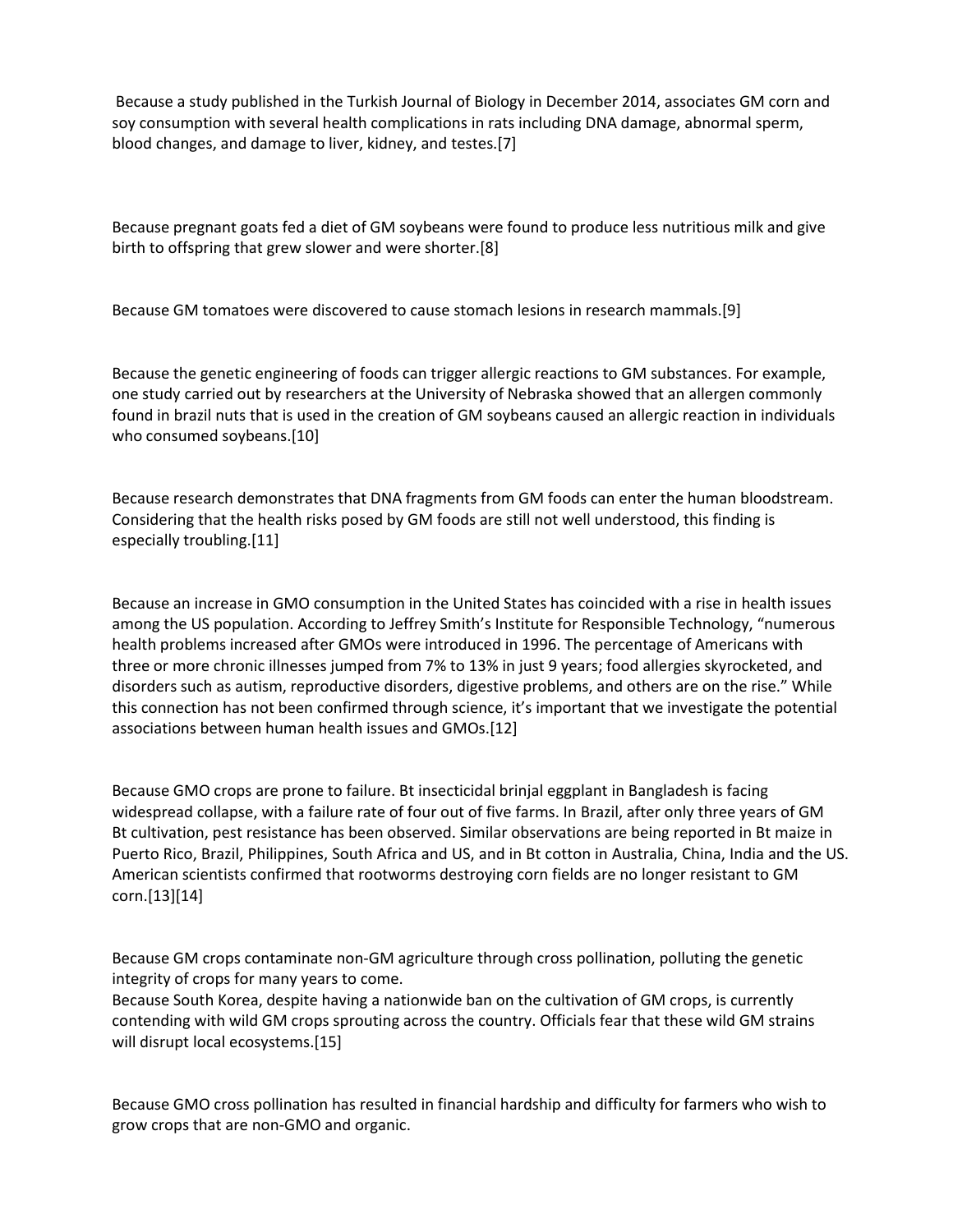Because GMO research can be costly and ineffective. In 2015, a trial testing out the viability of GM wheat in the UK failed miserably when aphids destroyed an entire crop, costing the taxpaying public about \$5 million.[16]

Because permaculture and organic farming practices are being refined to create sustainable agricultural models in the long term. For example, scientists have found that crops can actually sense pests approaching and attract pest predators in order to survive. Kenyan farmers have used this knowledge to successfully eliminate an insidious pest affecting their corn crops at no cost.[17]

Because rats fed a diet of GM Roundup Ready crops were observed to have structural and functional alterations to liver cells.[18]

Because it was revealed in 2015 that GM salmon is more susceptible to disease and slower growing than their non-GM counterparts.[19]

Because the FDA approved GMOs to be introduced into the American food supply despite some FDA scientists raising questions about the safety of GMO consumption in the long term.[20]

Because some GM crops are sprayed with chemicals that have been found to decrease their nutritional value. A recent meta-analysis published in the British Journal of Nutrition which reviewed 373 studies concluded that organically grown fruits and vegetables contain up to 69% greater amounts of important antioxidant compounds when compared to their conventionally grown counterparts.[21]

Because GM corn has been found to be nutritionally inferior to non-GM corn in terms of vital nutrient content. One assay found that non-GM corn is 437% richer in calcium, 56% times richer in magnesium and 16% richer in potassium.[22]

Because the Grocery Manufacturer's Association (GMA), representing food giants including PepsiCo, ConAgra, Nestle and Kellogg has spent tens of millions of dollars in lobbying efforts to keep Americans from knowing if their food contains GMOs. In an apparent attempt to undermine the democratic process, this group has sued the state of Vermont in 2014 after it became the first state to require GMO labeling.[23]

Because Big Ag companies contribute to an unsustainable and environmentally unhealthy monoculture form of agriculture, in which only one type of crop is farmed. The UN Commission on Trade and Development issued a report in 2014 warning against corporate dominated monoculture farming methods and promoted farm diversity and small scale organic farming as the most sustainable way to feed to the world's population.[24]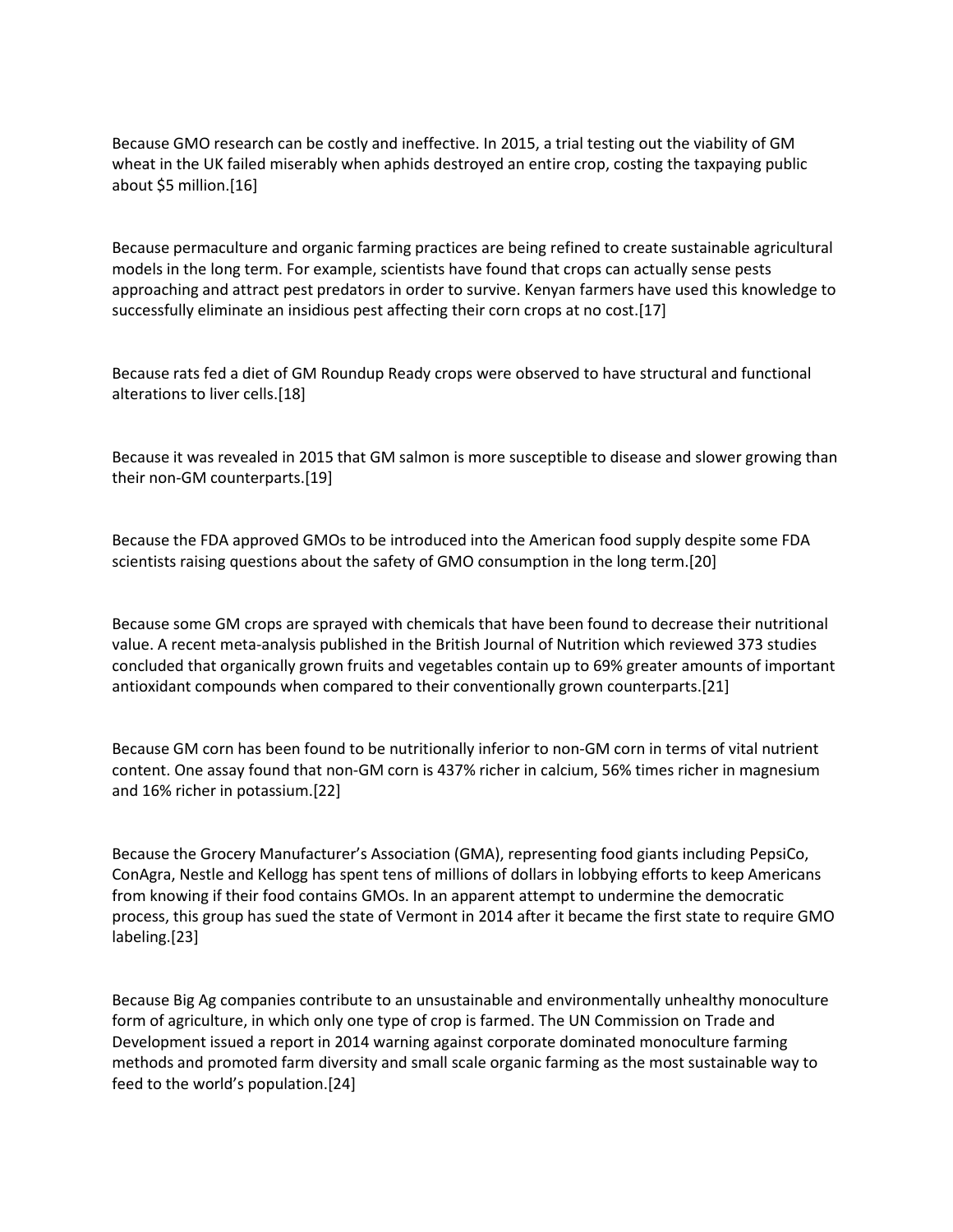Because the domestic production of GM corn, which accountsfor about 90% of all corn grown in the United States, is forcing the US to import organic and non-GM corn from other countries. This dynamic hurts farmers in the United States who could otherwise capitalize from the growing demand for non-GM corn.[25]

Because new research suggests that some biotech firms are engaging in highly questionable scientific practices while conducting trials assessing GMO safety in animal feed. Data gathered by researchers at Caen University in France indicates that the feed given to animals in the control group during various trials conducted by GM firms such as DuPont actually contained high quantities of pesticides and GMOs, which may have heavily skewed the test results.[26]

Because glyphosate (Roundup), the widely used pesticide that Monsanto's GM seeds (Roundup Ready Crops) are created to withstand, has been shown to be a probable carcinogen. [27]

Because glyphosate has been found to disrupt proper enzyme function in the body of mammals, causing inflammation.[28]

Because research links glyphosate exposure with the alarming rises in chronic degenerative disease in the United States. According to one study published in The Journal of Organic Systems "Evidence is mounting that glyphosate interferes with many metabolic processes in plants and animals and glyphosate residues have been detected in both. Glyphosate disrupts the endocrine system and the balance of gut bacteria, it damages DNA and is a driver of mutations that lead to cancer."[29]

Because glyphosate can act as a genotoxic endocrine disruptor in human cells.[30]

Because glyphosate has been identified as a potential health hazard for decades yet nothing has been done to curb its production. The Permaculture Research Institute states that "Monsanto and the European Commission (EC) have known about birth defects since the 1980s. Industry studies found statistically significant skeletal and/or visceral abnormalities as well as reduced viability and increase in spontaneous abortions in rats and rabbits exposed to high doses of glyphosate. Lower doses were later shown to cause dilated hearts. The EC dismissed all the findings."[31]

Because glyphosate may no longer be as effective at killing weeds. Worse still, glyphosate use has been shown to give rise to "superweeds" that are resistant to the chemical and therefore highly problematic for farmers. [32]

Because glyphosate residues do not break down as quickly or completely but end up poisoning our soil, rainwater and air, accordingly to official government research.[33][34]

Because evidence suggests that glyphosate not only contaminates soil with its chemical compounds, but actually destroys beneficial soil organisms.[35]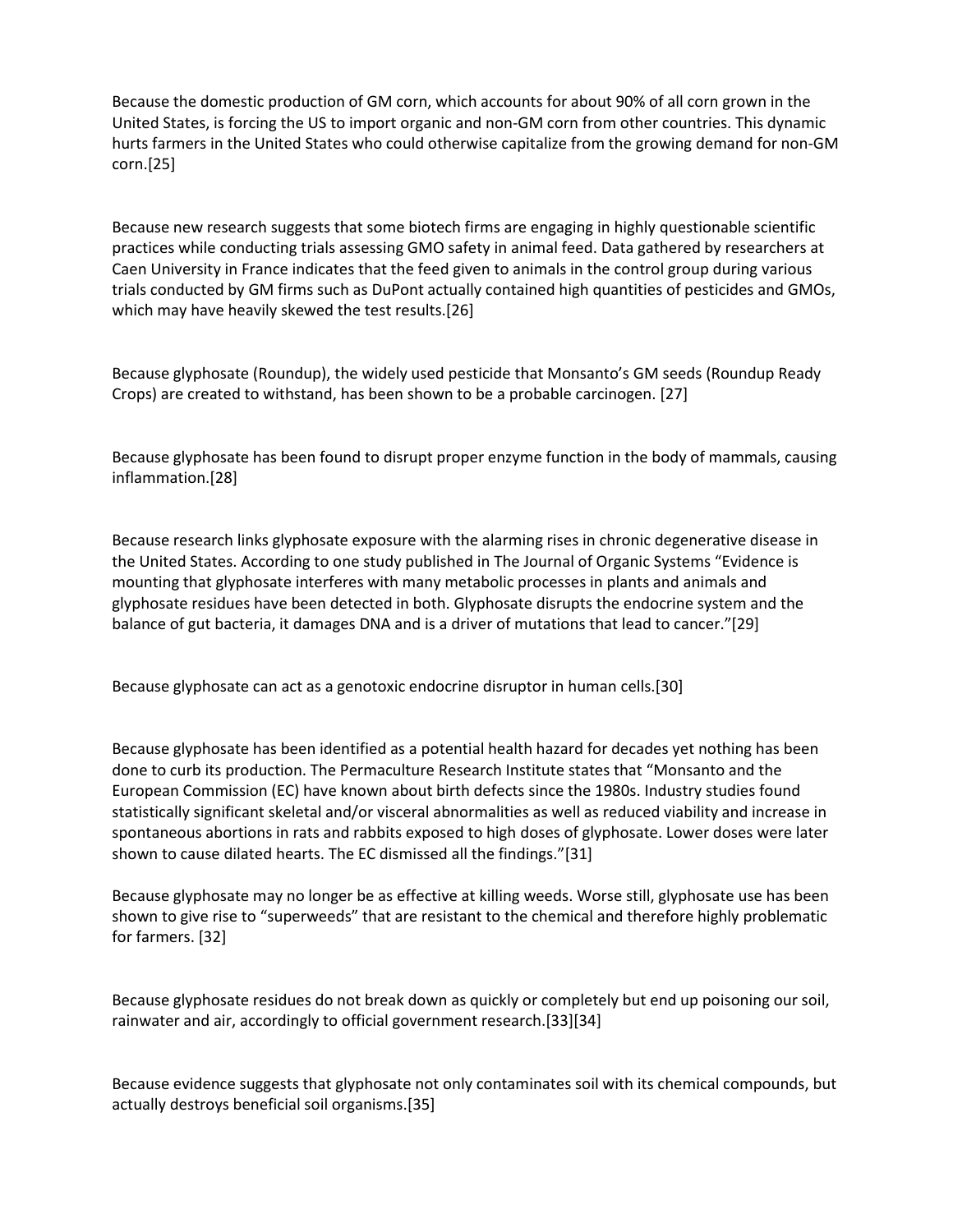Because glyphosate contamination has become so pervasive that it is present in our urine. One German study found the pesticide to be present in significant concentrations in all the urine samples tested from non-agricultural workers in Berlin.[36]

Because glyphosate exposure has been linked with birth defects. [37]

Because evidence suggests that glyphosate may contribute to Parkinson's Disease.[38][39]

Because glyphosate may seriously damage the kidneys. In early 2014, the International Journal of Environmental Research and Public Health published a study linking glyphosate runoff in Sri Lanka's water systems to an epidemic rise in a fatal unknown chronic kidney disease or CKDu.[40]

Because recent studies reveal that Monsanto's Roundup herbicides are contributing to the decline of honeybee populations. In August 2014, Mexican beekeepers in the state of Yucatan won a victory to halt Monsanto's plans to plant thousands of acres of Roundup Ready soybeans. After a careful review of the science, a Mexican judge ruled that GMO soy agriculture is an economic threat and incompatible with the state's honey production, home for 25,000 families involved in producing 40% of Mexico's honey exports. The ruling is having a rippling effect across other Mexican states involved in honey production.[41]

Because oversight on pesticide use may be hampered by serious conflicts of interest. In October 2015, the Washington Post reported that entomologist Jonathan Lungren blew the whistle on his superiors at the US Agriculture Department for attempting to block his research conclusions showing that pesticides are particularly lethal to key pollinators such as bees and butterflies.[42]

Because the rise of Big Ag monoculture and GMO farming in India has resulted in significant economic and social hardships among Indian farmers and their families. Dwindling crop yields stemming from farmers' reliance on corporate agricultural models to grow crops such as bioengineered cotton has contributed to many farmers going bankrupt. It is suspected that around 250,000 Indian farmers have committed suicide over the last 16 years; some of them are thought to have been brought to the brink by the economic difficulties that accompany corporate farming practices.[43]

Because simply handling bioengineered cotton crops caused Indian farmers to develop a range of frightening symptoms, which included, according to one report "allergic reactions in various body parts which included hands, feet, face, eyes and nose, with some having fallen seriously ill."[44] Similarly, more than a decade of documentation shows that Argentinean agricultural workers who were exposed to glyphosate had developed medical conditions including skin rashes, infertility, cancer and respiratory issues.[45]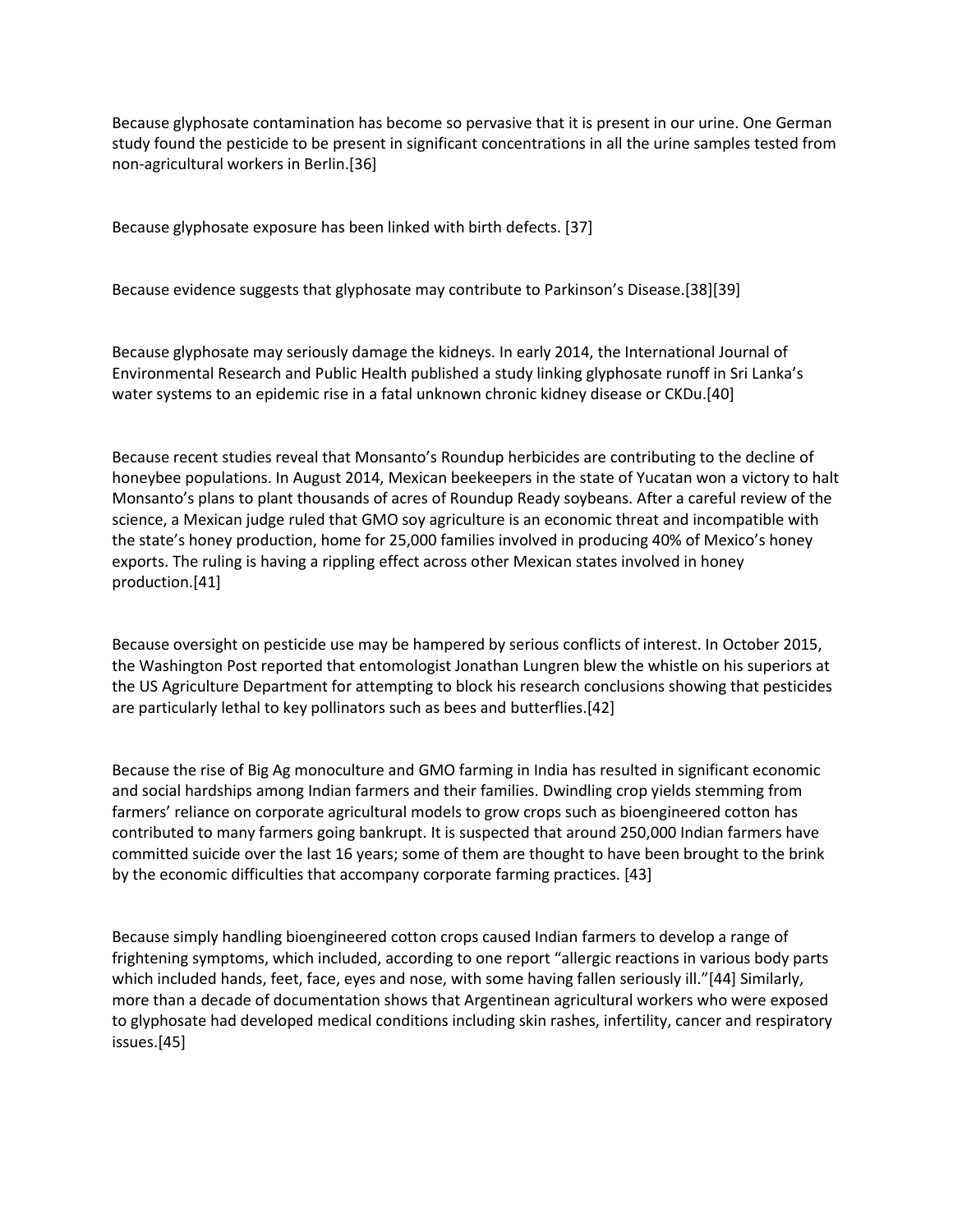## It's Time to Act

Time is running out for your voice to be heard on this issue. Contact your local members of Congress today to let them know that we want all GMO foods to be labeled, if not removed from the shelves completely, until they are proven to be safe for consumption. Let them know that wewould like congressional hearings on this issue during which qualified independent scientists present the evidence for GMOs being harmful.

To find the contact information for congressional members visit: https://www.opencongress.org/people/zipcodelookup

\*\*\*

There are many small local food organizations in the individual states. However, the following list of organizations are those that have been at the forefront to protect organic and traditional agriculture and have been fighting on behalf of American consumers and food health against the big agricultural and chemical giants. Most of these organizations have e-lists you can subscribe to and receive daily or periodic information and updates about the battle against GMOs.

Institute for Responsible Technology was founded by Jeffrey Smith, who is a world leader in educating policy makers and the public about genetically modified foods and crops. The organization publishes frequent reports on GMO risks and impact on health, the environment, the economy, corporate practices and agriculture.

Food Democracy Now was founded by David Murphy, who has built a national grass-roots community dedicated to a sustainable food system that protects the environment and supports traditional farmers and their families. The organization has been at the forefront in advocating for the labeling of GMO foods and products.

Organic Consumers Association, directed by food activist Ronnie Cummins, is a grass-roots publicinterest organization campaigning for food sustainability, children's health, and corporate accountability. OCA is the primary organization fighting on behalf of the nation's estimated 50 million organic food consumers with a goal to convert American agriculture to at least 30% organic by the year 2015.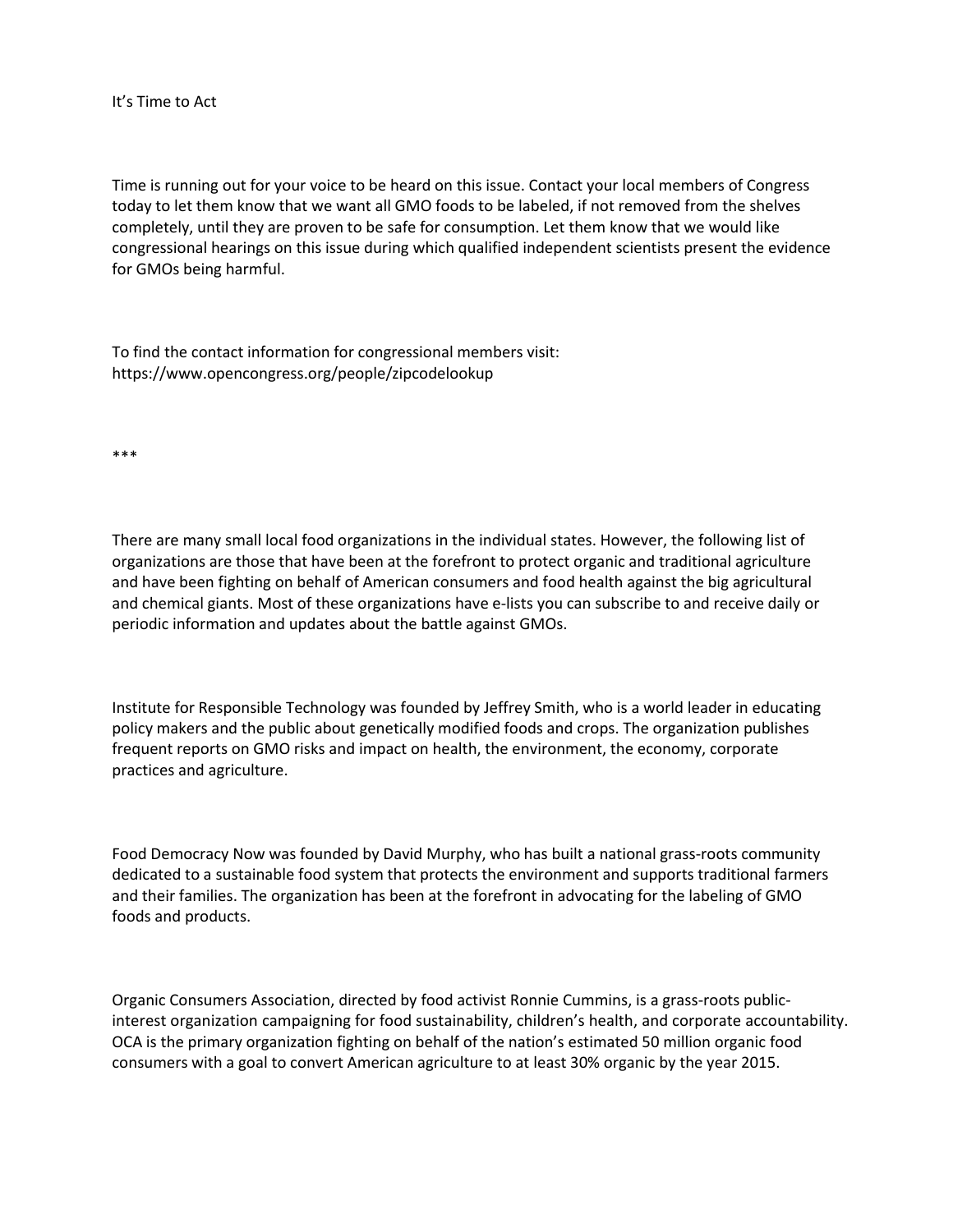GM Watch is a UK-based information organization monitoring everything related to bioengineered foods and big agriculture gathered from around the world. You can sign up at GM Watch's site to receive daily news and reports as they arrive.

The Center for Food Safety is directed by national legal and consumer-interest advocate Andrew Kimbrell. The organization is a non-profit environmental advocacy initiative challenging harmful food production technologies, including genetic modification, and a leader in promoting sustainable agriculture.

Food and Water Watch is a health safety advocacy organization dedicated to assuring our food, water and fish are safe and sustainably produced. The organization pressures legislators to promote wholesome food (including the labeling of GMO foods) and clean water accessibility to all for their basic needs. The organization has 15 offices in the US and a staff in Europe and Latin America.

Natural News was founded by itschief editor and national health activist Mike Adams. It is among one of the best daily news resources for information on all issues related to health, including alternative medicine, genetically modified foods, vaccines science, and corporate corruption.

Dr. Joseph Mercola publishes one of the nation's most widely read health sites dedicated to natural health and everything related to the corporate pharmaceutical, medical, chemical and agricultural industry that threatens the health and safety of people.

Coalition of States for GMO Labeling is a grass-roots effort now with 30 states to persuade state legislatures to bring up a vote on GMO labeling. For information on becoming involved in your state to educate and promote GMO labeling, inquire with an email to gmolabelingstatecoalition@gmail.com

The Alliance for Natural Health is an international organization promoting sustainable health practices, freedom of choice in healthcare, and accessibility to non-toxic healthy food, vitamins and supplements at the federal and local state levels. The Alliance is perhaps the most active organization lobbying Congress and state legislatures, and serves as a government watchdog to file complaints on actions taking by the FDA, USDA and other federal health agencies.

Just Label It is a grassroots organization started in California to fight state legislators to mandate GMO labeling. The organization, in partnership with many of the more notable organic food companies, is taking the petition for mandatory labeling to the FDA.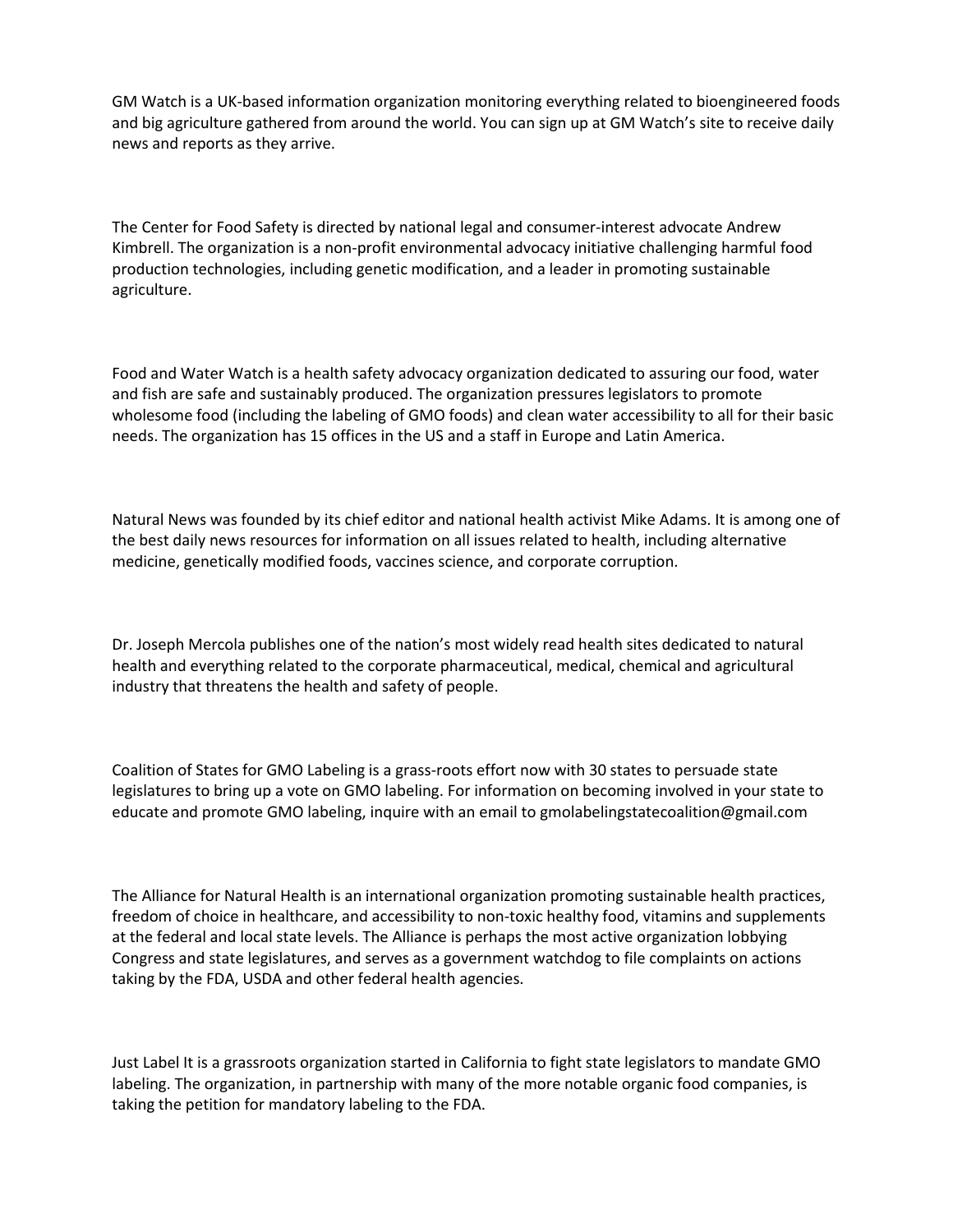Center for Environmental Health is a non-profit organization taking on the industrial chemical industry to eliminate the threats chemicals pose to children, families and communities.

Consumers Union is a large national organization with lobbyists fighting for a fair, just and safer marketplace for consumers. Their website provides consumer information on a wide variety of topics, including genetically modified foods.

Environmental Working Group is a public health and environmental organization that advocates for health protection on Capitol Hill. Among their primary goals is to conduct scientific research to expose chemicals and products dangerous to health, the environment and the natural resources we rely upon, and to replace federal policies favoring big corporations with policies that invest in conservation and sustainable development.

Organic Seed Alliance advances the ethical development and stewardship of the genetic resources of agricultural seed. Their mission is to work through collaborative education, advisory services, and research programs with organic farmers and other seed professionals to advance a more sustainable agriculture.

Seeds of Change is an organic seed company founded in 1989 with a mission to preserve biodiversity and promote organic agriculture. It is an excellent source to purchase organic seeds and learn tips about rural, personal and urban organic farming.

Navdanya was founded by Dr. Vandana Shiva in India to lead the way to food and seed sovereignty, sustainable agriculture, and fair trade organic networking. The organization's learning centers, School of the Seed and Earth University, bring people together from all over the world to build a food network that will be sustainable in the future.

The National Organic Coalition is a national alliance of organizations working to provide a "Washington voice" for farmers, ranchers, environmentalists, consumers and progressive industry members involved in organic agriculture.

National Sustainable Agriculture Coalition is an alliance of grass-roots organizations that advocates for federal policy reform to advance the sustainability of agriculture, food systems, natural resources, and rural communities. Its vision of agriculture is one where a safe, nutritious, ample, and affordable food supply is produced by a legion of family farmers who make a decent living pursuing their trade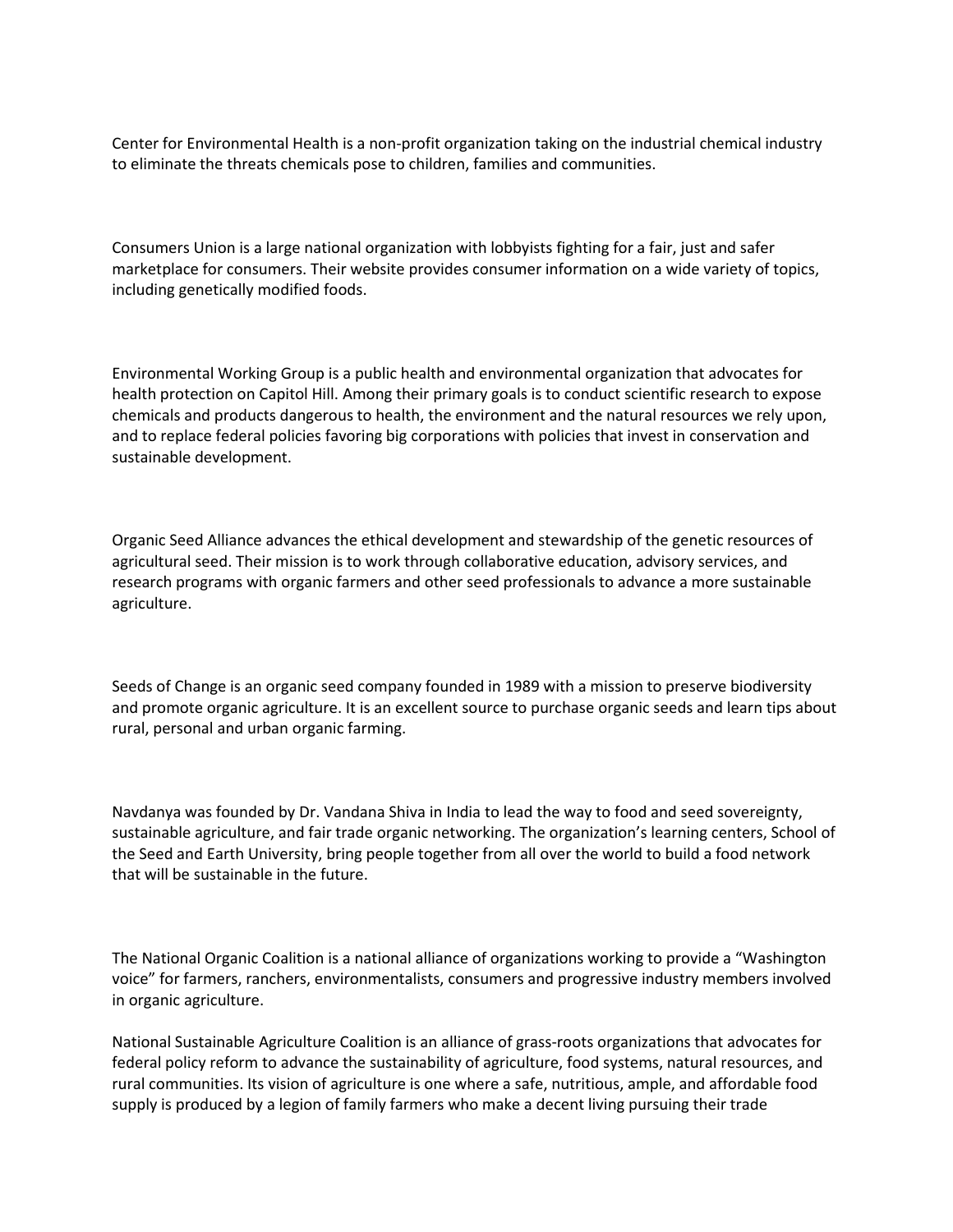The Oakland Institute is an independent policy think-tank, founded by renowned agricultural and trade activist Anuradha Mittal, that brings fresh ideas and bold action to the most pressing economic, social and environmental issues directed towards a more sustainable, just future.

Foodconsumer is an online health, diet and food site taking a lead in promoting GMO labeling.

Food Freedom News is an educational site addressing food safety, food freedom and sovereignty, and local food production. It is a popular site for those who wish to begin growing their own produce.

Moms for Safe Food is a national community blog website offering a lot of advice about transitioning to eating a safe, healthy, GMO-free diet.

[1] http://www.justlabelit.org/wp-content/uploads/2012/01/Mellman-Survey-Results.pdf

[2] "Govt Decides to Ban GMO Food Production in Russia – Deputy PM." RT English. Accessed October 30, 2015.

[3] http://earthjustice.org/features/ourwork/timeline-monsanto-s-chemical-romance

[4] Ken Roseboro. "Biotech's Assault on Balanced Journalism" Huffington Post, June 4, 2014 http://www.huffingtonpost.com/ken-roseboro/biotechs-assault-on-balan\_b\_5432699.html

[5] Pushpa M Bhargava US is trying to control our food production Hindustan Times, August 7, 2014 http://www.hindustantimes.com/comment/analysis/us-is-trying-to-control-our-food production/article1-1249456.aspx

[6] http://www.i-sis.org.uk/GM\_Feed\_toxic\_new\_metaanalysis\_confirms.php

## [7]

[8] S. Calabrò, M.I. Cutrignelli, G. Moniello, M. Grossi, V. Mastellone, P. Lombardi, M.E. Peroa, F. Infascelli (2015) Genetically modified soybean in a goat diet: Influence on kid performance. Small Ruminant Research 126: 67–74.

[9] Department of Veterinary Medicine, FDA, correspondence June 16,

As quoted in Fred A. Hines, Memo to Dr. Linda Kahl. "Flavr Savr Tomato:Pathology Branch's Evaluation of Rats with Stomach Lesions From Three Four-Week Oral (Gavage) Toxicity Studies and an Expert Panel's Report," Alliance for Bio-Integrity (June 16,1993)

http://www.biointegrity.org/FDAdocs/17/view1.html

[10] Nordlee, Julie A., Steve L.Taylor, Jeffrey A. Townsend, Laurie A. Thomas,and Robert K. Bush. "Identification of a Brazil-Nut Allergen in Transgenic Soybeans." New England Journal of Medicine, 1996, 688-92.

[11] http://www.gmoevidence.com/wp-content/uploads/2013/08/journal.pone\_.0069805.pdf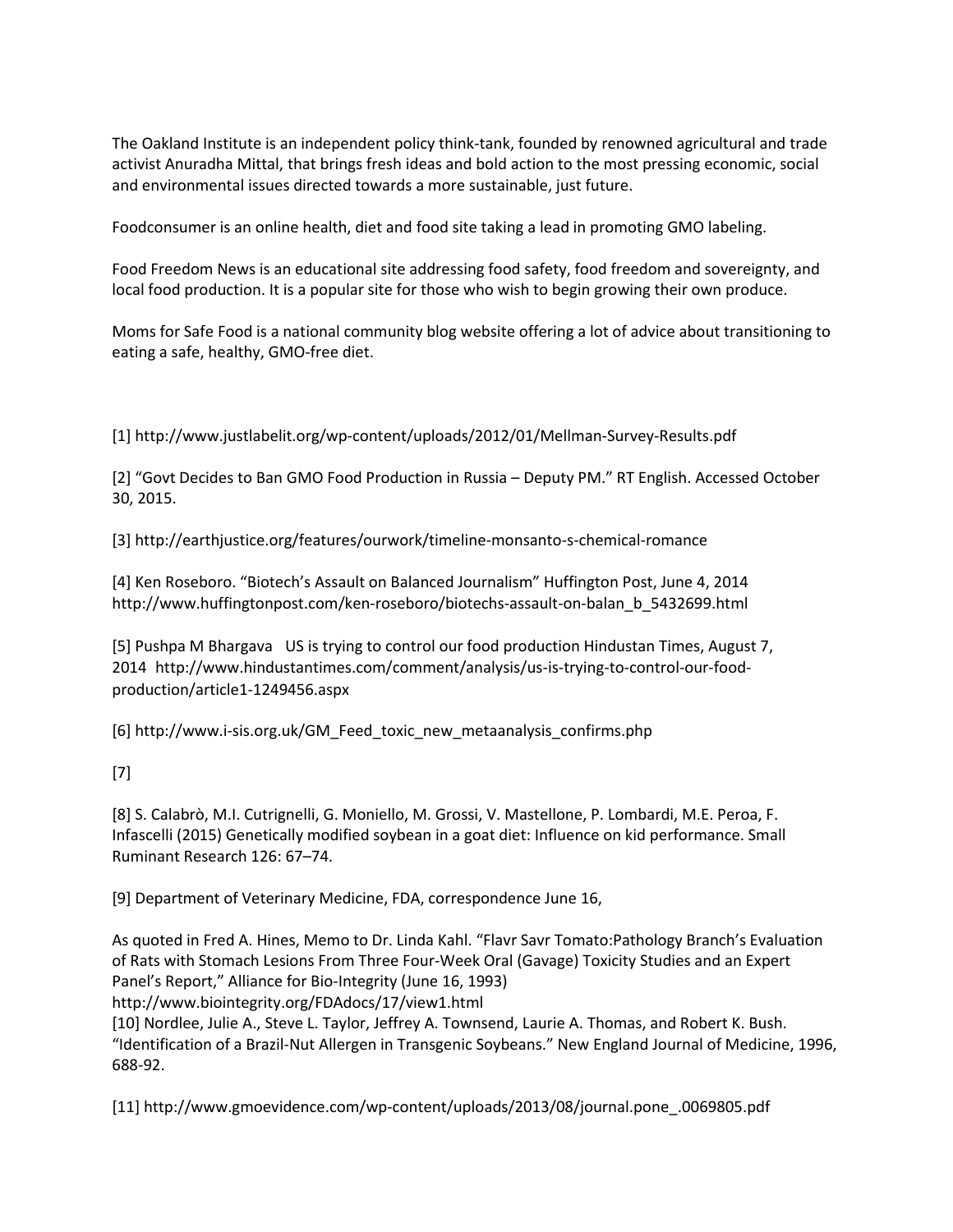[12] http://responsibletechnology.org/10-Reasons-to-Avoid-GMOs/

[13] Guardian Newspaper Report Admits Widespread Failure of GM Btbrinjal" GMWatch June 5,2014

[14] Deirdre Fulton, GMO Corn No Longer Resistant to Bugs Common Dreams 30 July 14

[15] http://www.hani.co.kr/arti/english\_edition/e\_business/590585.html

[16]http://www.telegraph.co.uk/news/earth/agriculture/geneticmodification/11698763/Pointless-3m- GM-wheat-trial-fails.html

[17] Richardson, Jill. "Don't Let Them Blind You with Their Science." OtherWords. October 28, 2015. Accessed October 29, 2015.

[18] Jeffrey M. Smith, Genetic Roulette: The Documented Health Risks of Genetically Engineered Foods, Yes! Books, Fairfield, IA USA 2007

[19] http://sustainablepulse.com/2015/05/30/canadian-risk-assessment-finds-gmo-salmon-susceptible to-disease/#.VWzM5kZSLcQ

[20] Steven M. Druker, "How the US Food and Drug Administration approved genetically engineered foods despite the deaths one had caused andthe warnings of its own scientists about their unique risks," Alliance for Bio-Integrity, http://www.biointegrity.org/ext-summa ry.html

[21]http://research.ncl.ac.uk/nefg/QOF/documents/14-06- 12%20Final%20Crops%20Paper%20BJN5552.pdf

[22] http://www.momsacrossamerica.com/stunning\_corn\_comparison\_gmo\_versus\_non\_gmo

[23] http://ecowatch.com/2015/10/25/food-fight-label-gmos/

[24] UN Report Says Small Scale Organic Farming Only Way to Feed the World." Technology Water. December 14, 2013 http://www.technologywater.com/post/69995394390/un-report-says-small-scale organic-farming-only-way-to

[25]http://www.bloomberg.com/news/articles/2015-04-15/romanian-corn-imports-to-u-s-surge-as shoppers-demand-organic

[26] http://gmwatch.org/news/latest-news/16242-laboratory-rat-feeds-contaminated-with-toxic pesticides-and-gmos

[27] http://ecowatch.com/2015/09/16/glyphosate-linked-to-cancer/

[28] Anthony Samsel Stephanie Seneff. Glyphosate's Suppression of Cytochrome P450 Enzymes and Amino Acid Biosynthesis by the Gut Microbiome: Pathways to Modern Diseases, Entropy 2013, 15 (4), 1416-1463

[29] http://www.organic-systems.org/journal/92/abstracts/Swanson-et-al.html